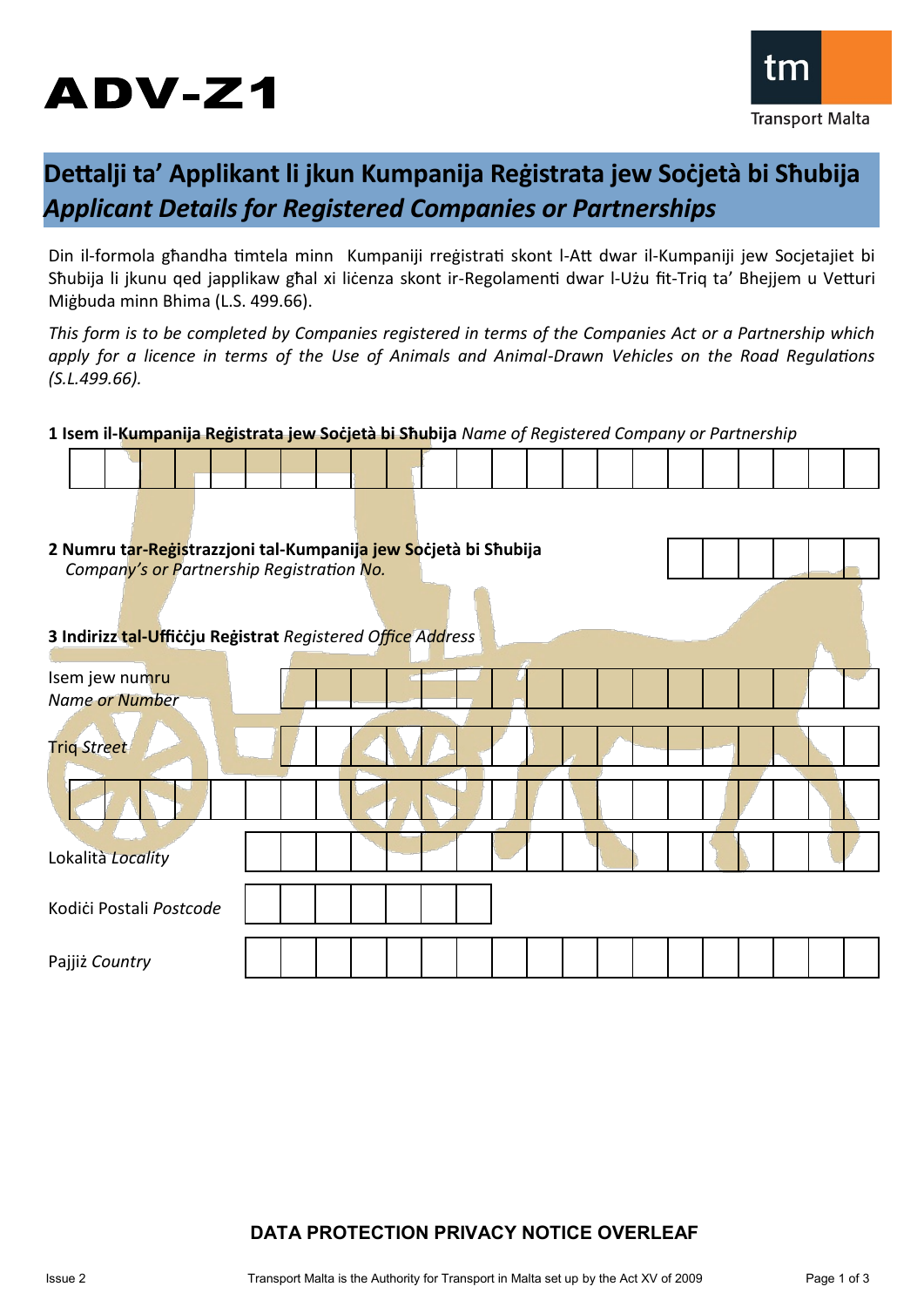### **4 Indirizz fejn jista' jsir kuntatt (jekk jogħġbok ikteb L-ISTESS jekk l-istess bħal dak ta' l-Uffiċċju Reġistrat)**  *Contact Address (please write SAME if same as Registered Office)*

| Isem jew numru<br>Name or Number                                                                                                        |  |  |  |  |  |  |  |  |
|-----------------------------------------------------------------------------------------------------------------------------------------|--|--|--|--|--|--|--|--|
| Triq Street                                                                                                                             |  |  |  |  |  |  |  |  |
|                                                                                                                                         |  |  |  |  |  |  |  |  |
| Lokalità Locality                                                                                                                       |  |  |  |  |  |  |  |  |
| Kodići Postali Postcode                                                                                                                 |  |  |  |  |  |  |  |  |
| Pajjiż Country                                                                                                                          |  |  |  |  |  |  |  |  |
| 5 Kif jista' jsir kuntatt Contact Information                                                                                           |  |  |  |  |  |  |  |  |
| Indirizz ta' l-email Email address                                                                                                      |  |  |  |  |  |  |  |  |
| Numru tat-Telefon Telephone no.                                                                                                         |  |  |  |  |  |  |  |  |
|                                                                                                                                         |  |  |  |  |  |  |  |  |
| 6 Dettalji tar-Rapprezentant Awtorizzat tal-Kumpanija/Socjetà bi Shubija<br>Details of Authorised Representative of Company/Partnership |  |  |  |  |  |  |  |  |
| <b>Isem Name</b>                                                                                                                        |  |  |  |  |  |  |  |  |
| <b>Kunjom Surname</b>                                                                                                                   |  |  |  |  |  |  |  |  |
| Numru tal-Karta tal-Identità<br><b>Identity Card Number</b>                                                                             |  |  |  |  |  |  |  |  |
| Kariga Position                                                                                                                         |  |  |  |  |  |  |  |  |
| Firma Signature                                                                                                                         |  |  |  |  |  |  |  |  |

**L-applikant għandu jippreżenta ma din il-formola riżoluzzjoni tal-bord jew dikjarazzjoni tal-imsieħba li tikkonferma li r-Rappreżentant Awtorizzat jista' jiffirma f'isem u jirrapreżenta il-Kumpannija jew Soċjeta bi Sħubija.** *Along with this form, the applicant shall submit a board resolution or a declaration from the partners confirming that the authorized representative can sign on behalf of and represented the Company or Partnership*